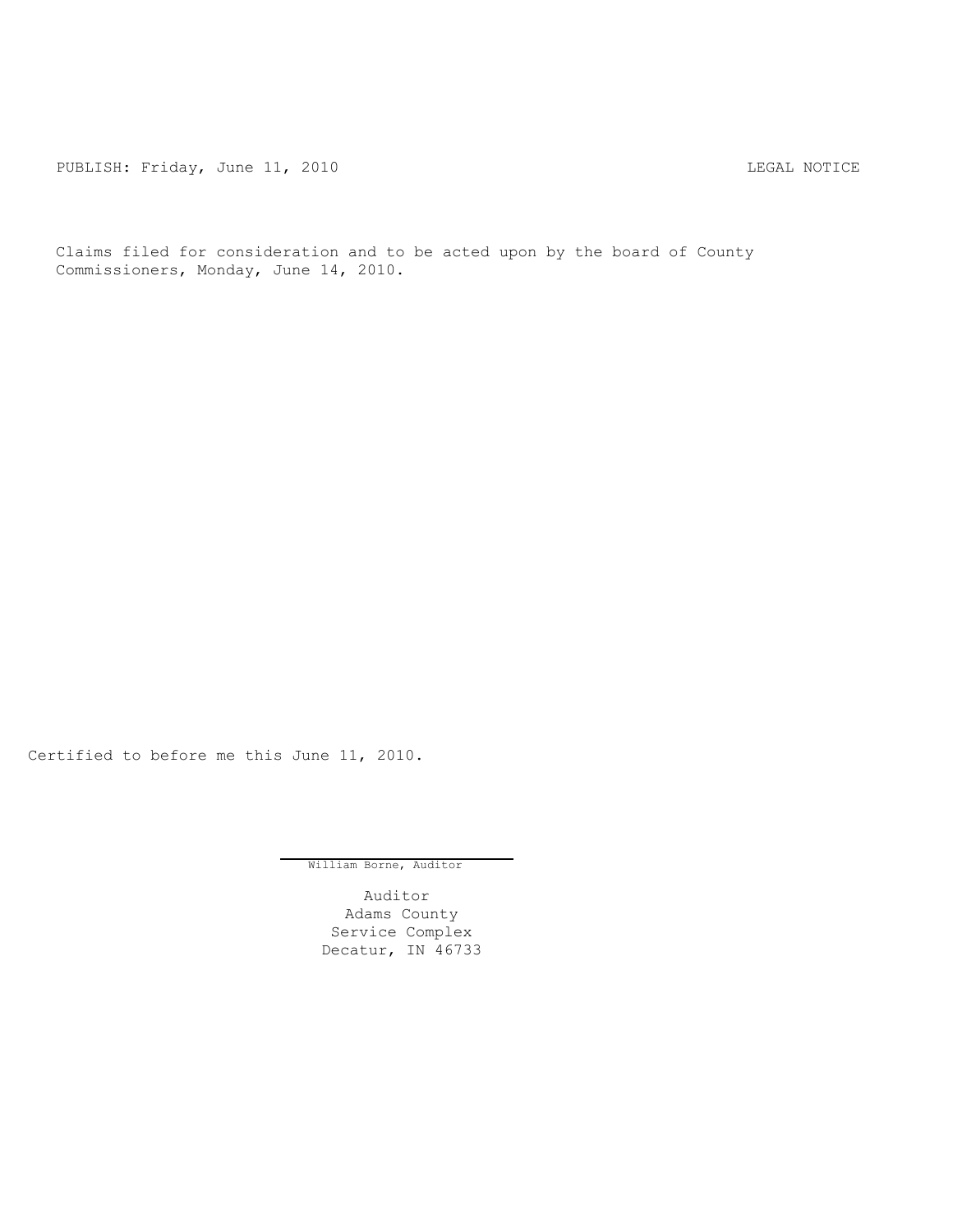

## **Claims Docket for Newspaper Adams County, Indiana**

## For Period: **5/4/2010** to **5/19/2010**

Date Claims to be Paid: **6/14/2010**

*313 W. Jefferson St. Decatur, IN 46733 (219) 724-2600*

| Vendor                                    | Amount    | Vendor                           | Amount    |
|-------------------------------------------|-----------|----------------------------------|-----------|
| <b>Adams County Economic Dev</b>          | 47,815.00 | Adams Memorial Hospital          | 31,767.93 |
| <b>Adams County Solid Waste</b>           | 0.50      | <b>Adams County Treasurer</b>    | 32,278.00 |
| Indiana Michigan Power                    | 543.16    | Appraisal Research Corpor        | 17,033.13 |
| Barker And Sons Wrecker S                 | 312.50    | Berne Ready Mix                  | 123.80    |
| Berne Tri-Weekly News                     | 136.05    | Hoosier Blue Flame               | 265.00    |
| Bowers, Charles                           | 2,333.33  | <b>Chet's Pest Control</b>       | 90.00     |
| Cintas Location #338                      | 92.12     | City Of Decatur                  | 3,565.39  |
| Decatur True Value                        | 17.29     | <b>Complete Printing Service</b> | 59.00     |
| Computer Systems, Inc.                    | 709.00    | Courtesy Ford, Inc.              | 16.35     |
| Craigville Telephone Comp                 | 119.00    | Sigworth, Darrell W.             | 18.46     |
| Decatur Daily Democrat                    | 42.08     | <b>Decatur Dental Service</b>    | 591.00    |
| Edris, Brown, Johnson, Antrim, & Brown-St | 2,478.00  | Emergency Radio Service          | 908.00    |
| Erie Haven                                | 476.70    | <b>Everett Drainage</b>          | 19,105.30 |
| Everett Refrigeration & E                 | 97.50     | Geneva Police Department         | 91.00     |
| Gordon Food Service                       | 2,641.37  | Verizon North                    | 155.28    |
| Haywood Printing Company                  | 1,857.48  | Innovative Concepts              | 346.10    |
| Smith, Jan                                | 20.00     | K-Mart                           | 132.94    |
| Werich, Kelly                             | 129.18    | L & S Distributing               | 3,216.45  |
| Lehman Feed Mill                          | 2,031.95  | Gresla, Mark S. Md               | 420.25    |
| Meshberger Brothers Stone                 | 10,390.15 | Michael Todd And Company         | 66.47     |
| Monroe Water Department                   | 122.06    | Moser Motor Sales, Inc.          | 41.98     |
| National Oil And Gas                      | 388.35    | McIntosh, Rhonda L.              | 13.61     |
| Selking International                     | 619.41    | <b>Shell Fleet Plus</b>          | 50.25     |
| Steven R. Jenkins Company                 | 2,014.84  | <b>Summit Radiology</b>          | 13.67     |
| Smith, Teryl R.                           | 66.59     | Print Shop                       | 1,156.98  |
| Fox, Thomas E.                            | 15.00     | Tri-State First Aid              | 56.70     |
| U.S. Postmaster                           | 10,448.00 | Underground Pipe & Valve,        | 1,779.20  |
| Victoria Ellis                            | 20.00     | Wal-Mart / GEMB                  | 256.02    |
| Welder Services, Inc.                     | 44.40     | West Payment Center              | 989.25    |
| Witham Toxicology Laboratory              | 1,017.00  | Chris Faulkner                   | 10,000.00 |
| Christopher E. Harvey                     | 41.18     | Cook, Russell E.                 | 20.00     |
| CenturyLink                               | 5,702.02  | Imi Irving Material, Inc.        | 164.74    |
| CMC, LLC                                  | 12,431.00 | Rudd Equipment                   | 230.05    |
| Thyssenkrupp Elevators                    | 105.00    | The Grainery Company             | 89.11     |
| Schurger, Zurcher, Snyder, Brown          | 160.00    | Purdue University                | 831.60    |
| Myers Furniture                           | 4,106.32  | Indiana State Bar Associa        | 560.00    |
| <b>Bodie's Custom Exhaust Sh</b>          | 124.85    | <b>B</b> Secure Alarm Systems    | 1,227.00  |
| Lehman Auto Sales                         | 641.27    | <b>Energy Products</b>           | 182.33    |
| Don Myers Plumbing                        | 1,253.59  | Arthur L. Nussbaum               | 20.00     |
|                                           | 350.60    |                                  |           |
| <b>Bellmont Middle School</b>             |           | Dan M. Elzey                     | 20.00     |
| <b>Richard Clutter</b>                    | 20.00     | Chad W. Sprunger                 | 1,305.45  |
| Zurcher Tire, Inc.                        | 180.95    | Pioneer Associates, Inc.         | 30,397.85 |
| S & S /Shambaugh & Son, Inc.              | 15,070.41 | Tom Magnan/Special Needs         | 146.37    |
| Smilemakers                               | 66.89     | Benicomp, Inc                    | 42,667.62 |
| Hunts Appliance Service                   | 777.20    | Harvest Land Co-op               | 10,251.78 |
| <b>Adams County Truck Repair</b>          | 20.76     | Bradley & Associates             | 926.75    |
| Advanced Imaging Solutions, Inc.          | 148.00    | Treasurer, State of Indiana      | 4,525.00  |
| <b>Fastenal Company</b>                   | 22.20     | Leslie W. Marckel                | 20.00     |